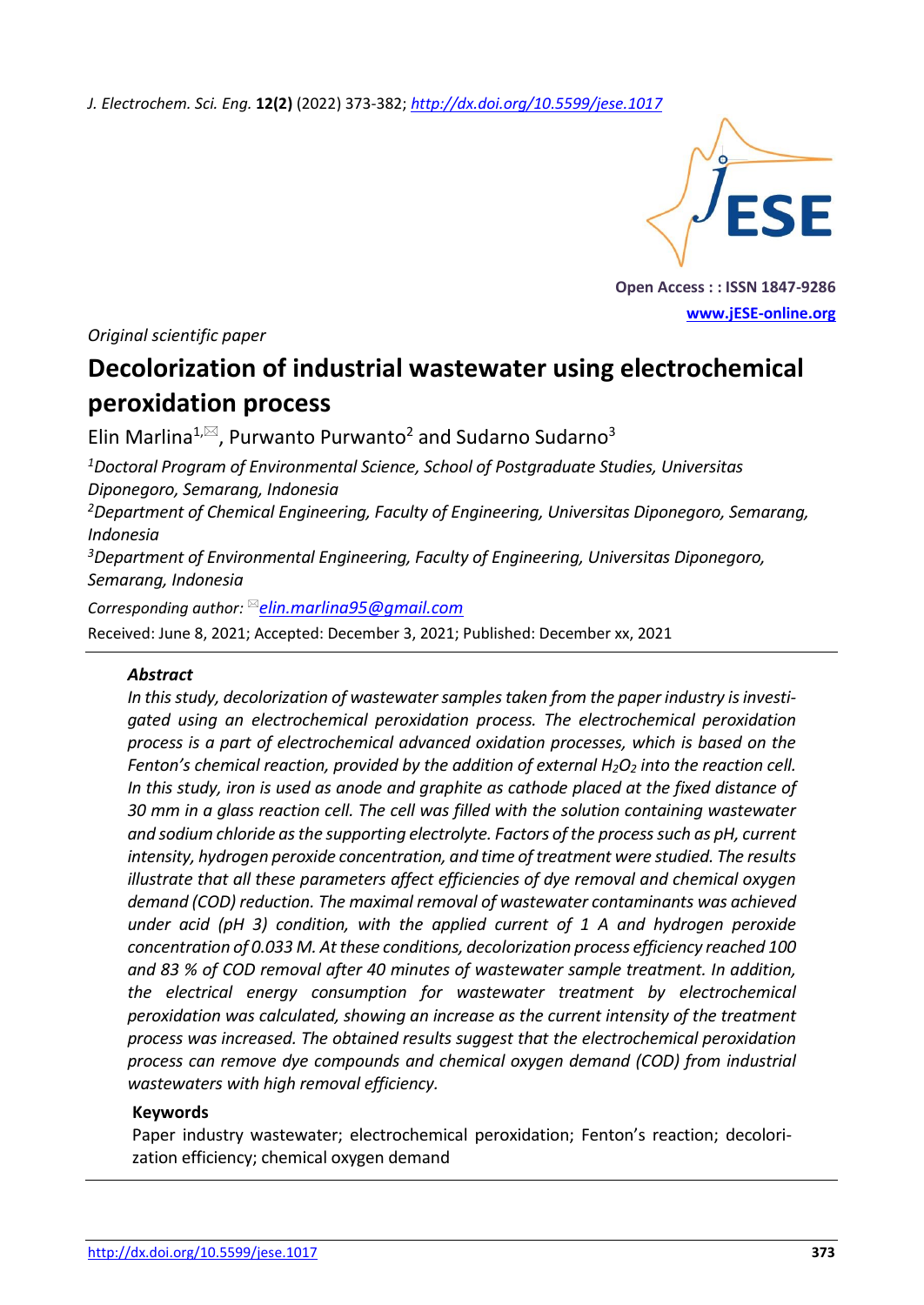#### **Introduction**

Dyes are widely used in various industries such as paper, textile, leather tanning, and printing industries, causing environmental pollution, especially water pollution. Five million quintals of azo dyes are produced each year worldwide, which constitute half of the total dyes produced [1,2].

The paper industry is a type of industry that uses a lot of water and many active ingredients, including dyes [2]. Therefore, besides some active compounds, the wastewater may contain different dyes. Since dye wastewater becomes a problem for the environment, the industry is forced to carry out treatment procedure(s) that can overcome this problem [3–5]. In this context, the removal of active compounds measured as chemical oxygen demand (COD), and decolorization of wastewater, are considered crucial because many dyes and decomposition products are poisonous. Elimination of colours in wastewaters, especially industrial wastewaters, is essential because colour could severely affect the water-living system.

The electro-Fenton's processing is a part of electrochemical advanced oxidation processes (EAOPs) technology. The EAOP process itself pertains to the advanced oxidation processes (AOPs) developed mostly over the last decade by using clean, efficient, and economical processing in removing pollutants in water [6–8]. On the other hand, EAOPs form a group of emerging technologies, where pollutant removal is based on the Fenton's chemical reaction. There are two types of processing, the first one is carried out with the addition of external  $H_2O_2$ , and the second involves internal regeneration of  $H_2O_2$  [3]. The electrochemical peroxidation process is part of the first type, where a sacrificial iron or steel anode is used for electro-generation of  $Fe<sup>2+</sup>$  ions by anodic dissolution.  $H_2O_2$  is externally added to the treated solution to degrade organic pollutants with hydroxyl radicals (•OH) generated by Fenton's reaction [9–11].

The electrochemical peroxidation process has a similar mechanism to electrocoagulation, but better COD removal results were obtained with the addition of  $H_2O_2$  [12–14]. Several studies have reported that COD of coke wastewater can be removed up to 90 % by electrochemical peroxidation, whereas by electrocoagulation, up to 30 % was removed only [13].

During past decades, the electrochemical peroxidation process showed a promising perspective in treating several kinds of dyes that contaminated water, causing pollution. In this experimental study, the application of the electrochemical peroxidation process for the decolorization of paper industrial wastewater was explored. Based on previous studies that showed successful decolorization by the Fenton's oxidative processes, in the present study, the opportunity of decolorization of paper industry wastewater has been investigated using the Fenton's oxidation processing. This study will explore the effects of various operating parameters, including the initial pH of the solution, applied current strength, the dosage of  $H_2O_2$ , and treatment time on decolorization and COD removal. Energy consumption was also studied to determine the most efficient process conditions for paper industry wastewater treatment. Positive results of this research should increase the knowledge of those responsible for wastewater treatment in the paper industry.

#### **Experimental**

#### *Materials and chemicals*

Paper wastewater samples were taken from the equalization tank effluent in the paper mill plant in Kudus, District Central Java Province, Indonesia. The physicochemical characterization of these effluents showed COD of 240 mg/L, pH 6.8 and dark yellow colour. H<sub>2</sub>O<sub>2</sub> (30 %, w/w), H<sub>2</sub>SO<sub>4</sub>, and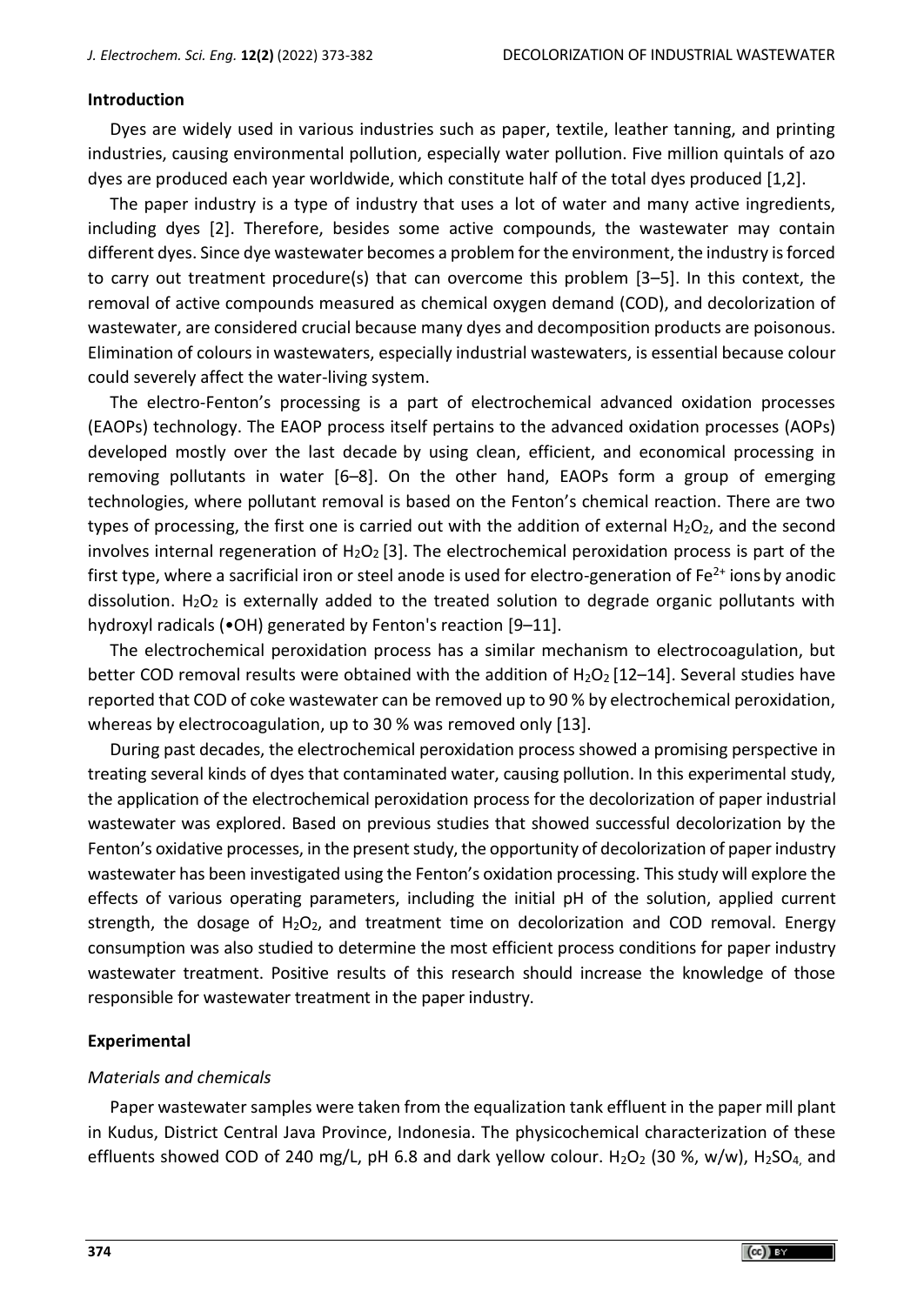NaCl were obtained from Merck, Germany. All chemicals were of analytical grade and directly used without purification process.

The experiments were performed at room temperature, using the open single-cell glass reactor with dimensions of  $12 \times 10 \times 12$  cm (1.4 L) (Figure 1). The reactor is equipped with two vertical plate electrodes, graphite as cathode and iron plate as anode with 376.2 cm<sup>2</sup> of the total surface area  $(10\times9\times0.3$  cm). Two electrodes were put at a distance of 3 cm and connected to a DC power supply (MDS PS-305DM). A magnetic stirrer was used to homogenize the electrolyte solution. Distilled water was used throughout this experiment.



*Figure 1. Glass reactor setup: DC power supply (1); magnetic stirrer (2); magnetic bar-stirrer (3); electrodes (4); solution (5)*

## *Experimental procedures*

The electrodes were cleaned before the experiment by soaking in 0.5 M  $H<sub>2</sub>SO<sub>4</sub>$  solution for 15 minutes. One litre of wastewater solution was put into the reactor, together with 0.585 g of NaCl (0.01 M) as the electrolytic support, and  $H_2O_2$  was added externally. The batch experiments were carried out in a homogeneous solution. To decrease the pH value,  $0.5$  M H<sub>2</sub>SO<sub>4</sub> was added stepwise to reach the desired pH value. 15 ml of the treated solution were taken at regular intervals and filtered before further analysis.

A water quality meter (Trans Instruments HP9000) was used to test solution pH values. COD samples were tested using a closed reflux titrimetric method based on SNI-06-6989.2-2009 and colour tested using SNI 6989.80:2011. A double-beam UV–vis spectrophotometer (Shimadzu UV-1700, Japan) equipped with a 10 mm quartz cell was used to measure colour and COD concentration by determining absorbance at *λ* = 450–465 nm for colour and 600 nm for COD.

The removal efficiency was determined by the following equation:

$$
Ef = \frac{c_o - c_s}{c_o} 100
$$
 (1)

where *C*<sup>o</sup> and *C*<sup>s</sup> refer to initial dye concentration and dye concentration at time *t*, respectively. The electrical energy consumption for a liter of the solution was calculated by:

$$
E = Vit
$$
 (2)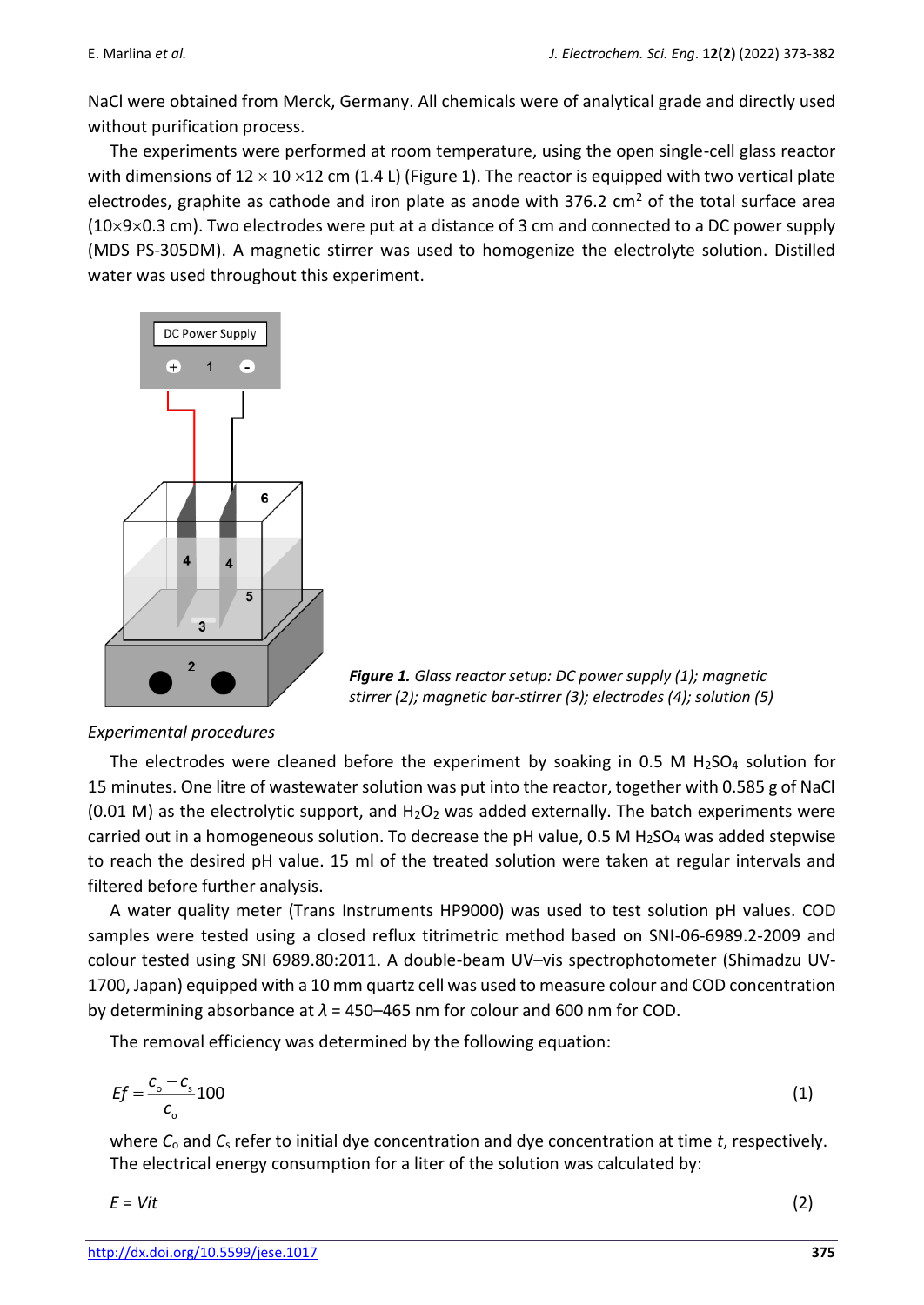(3)

Here *E* is the energy consumption in J, *V* is the cell voltage in V, *I* is the current in A, and *t* is the reaction time in s [15].

#### **Results and discussion**

The electrochemical peroxidation is one kind of electro-Fenton's process, where the anode is used for electro-generation of  $Fe<sup>2+</sup>$  ions according to:

$$
Fe \rightarrow Fe^{2+} + 2e^-
$$

H<sub>2</sub>O<sub>2</sub> is added from outside to degrade organic pollutants with hydroxyl radicals ( $\bullet$ OH) created from the Fenton's reaction:

$$
Fe^{2+} + H_2O_2 \rightarrow Fe^{3+} + OH^- + \cdot OH \tag{4}
$$

 $Fe<sup>3+</sup>$  ions formed by Fenton's reaction (4) are continuously reduced at the cathode according to:  $Fe^{3+} + e^- \rightarrow Fe^{2+}$  (5)

In this process, a part of Fe<sup>3+</sup> ions formed by the Fenton's reaction (4) precipitates as Fe(OH)<sub>3</sub> by the reaction, which depends on pH and the applied current value. These deposits can catalytically decompose  $H_2O_2$  to  $O_2$  but also be an alternative for the removal of organic pollutants by coagulation [9].

## *Effect of initial solution pH*

As pointed out in previous studies, the pH of the solution is one of the significant factors affecting the electrochemical work process [16–18]. pH value determines the speciation of iron in solution, and pH 3 was found as the optimum value for dye degradation by electro-Fenton's process. In acidic conditions, iron anode dissolves as  $Fe^{2+}$  ions in water according to reaction (3), which will be the catalyst to produce •OH radicals with the added  $H_2O_2$  according to reaction (4). At pH 3, iron ions  $(Fe<sup>2+</sup>)$  and hydrogen peroxide will remain stable. Therefore, the Fenton's reaction can occur perfectly under this condition [20,21].

As presented in [Figure 2,](#page-3-0) 100 % decolorization in acidic conditions (pH 3) was obtained after 60 min of treatment at 0.5 A, when the blue colour changed into clear watercolor. On the other hand, when pH was 6.8 (normal pH), 99 % decolorization was obtained only at the maximum electrolysis time of 120 min.



<span id="page-3-0"></span>*Figure 2. Decolorization efficiency vs. treatment time at 0.5 A of wastewater samples containing 0.033 M H2O<sup>2</sup> and 0.01 M NaCl, at pH 3 and 6.8*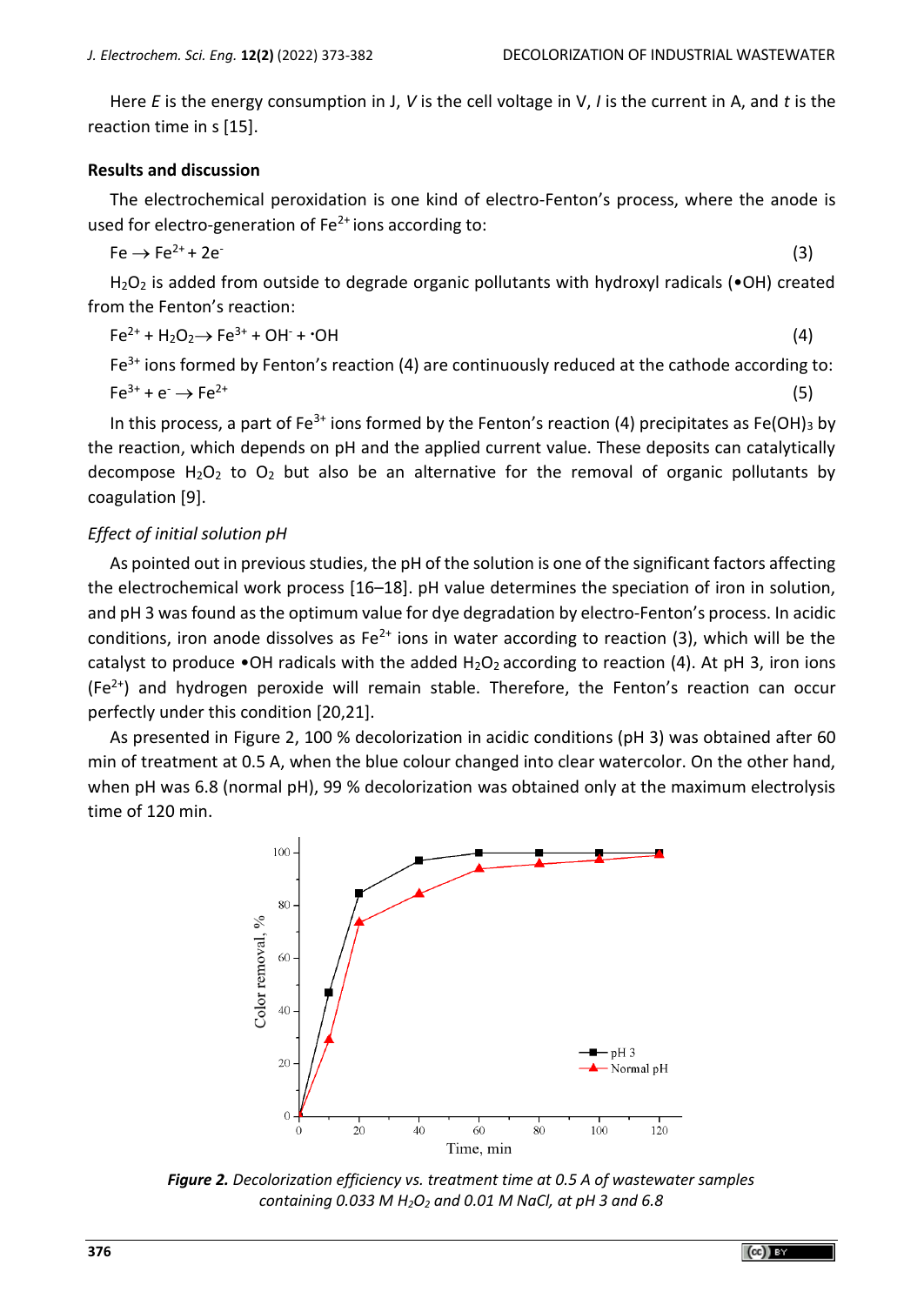COD levels were also tested at two pH values, and [Figure 3](#page-4-0) presents the results of these experiments. By acidifying the solution, COD was removed up to  $~65$  % in 120 min. COD removal started immediately with a decrease in COD value, reaching 100 mg/L after 20 min of treating (140 mg/L removed). After 20 min, COD removal did not increase significantly, which can be due to the pH increase of the solution to 5. Previous research on optimal electrochemical peroxidation processes in acidic conditions showed that increased solution pH significantly inhibited COD removal [18,20]. The electrochemical peroxidation process removal decreases rapidly at higher pH values, especially at pH higher than 5 [19]. An increase of pH during the electrochemical peroxidation process leads to the domination of the electrocoagulation process due to the conversion of  $Fe^{2+}$  and  $Fe^{3+}$  to  $Fe(OH)<sub>n</sub>$  [21].

In acidic solutions, pH increased significantly during COD removal. As seen in Figure 3, COD removal slowed down after 20 min (pH 4.3 and removal efficiency 59 %). After 120 min, however, pH 9.21 and 62 % removal efficiency were reached. This reinforces the common statement of previous researchers that the best removal in the electrochemical peroxidation process is carried out in acidic conditions [21–23].



<span id="page-4-0"></span>*Figure 3 COD concentration vs. treatment time at 0.5 A of wastewater samples containing 0.033 M H2O2 and 0.01 M NaCl, at different pH* 

## *Effect of H2O<sup>2</sup>*

As the main source of hydroxyl radicals, the initial concentration of  $H_2O_2$  plays an important role in the electrochemical peroxidation process of oxidizing the pollutants. It has already been found that the removal efficiency increases with the increasing concentration of  $H_2O_2$  in the solution [13,22,24–26]. As presented in [Figure 4,](#page-5-0) increasing the initial concentration of  $H_2O_2$  in wastewater solution containing 0.585 g NaCl, pH 3, improves colour removal. In the absence of  $H_2O_2$ , where only the electrocoagulation process is operative, the rate of colour removal after 10 min was 19 %, while after the addition of 0.0165 M H<sub>2</sub>O<sub>2</sub>, colour removal after 10 min increased to even 30 %. This is due to the presence of more OH $\bullet$ provided by Fenton's reaction (4) in the reactor, which oxidized more organic compounds. The further increase of H<sub>2</sub>O<sub>2</sub> concentration to 0.033 M and 0.0495 M improved decolorization after 10 min to 43% and 79%, respectively. Note that for the highest concentration of 0.0495 M H<sub>2</sub>O<sub>2</sub>, full depolarization is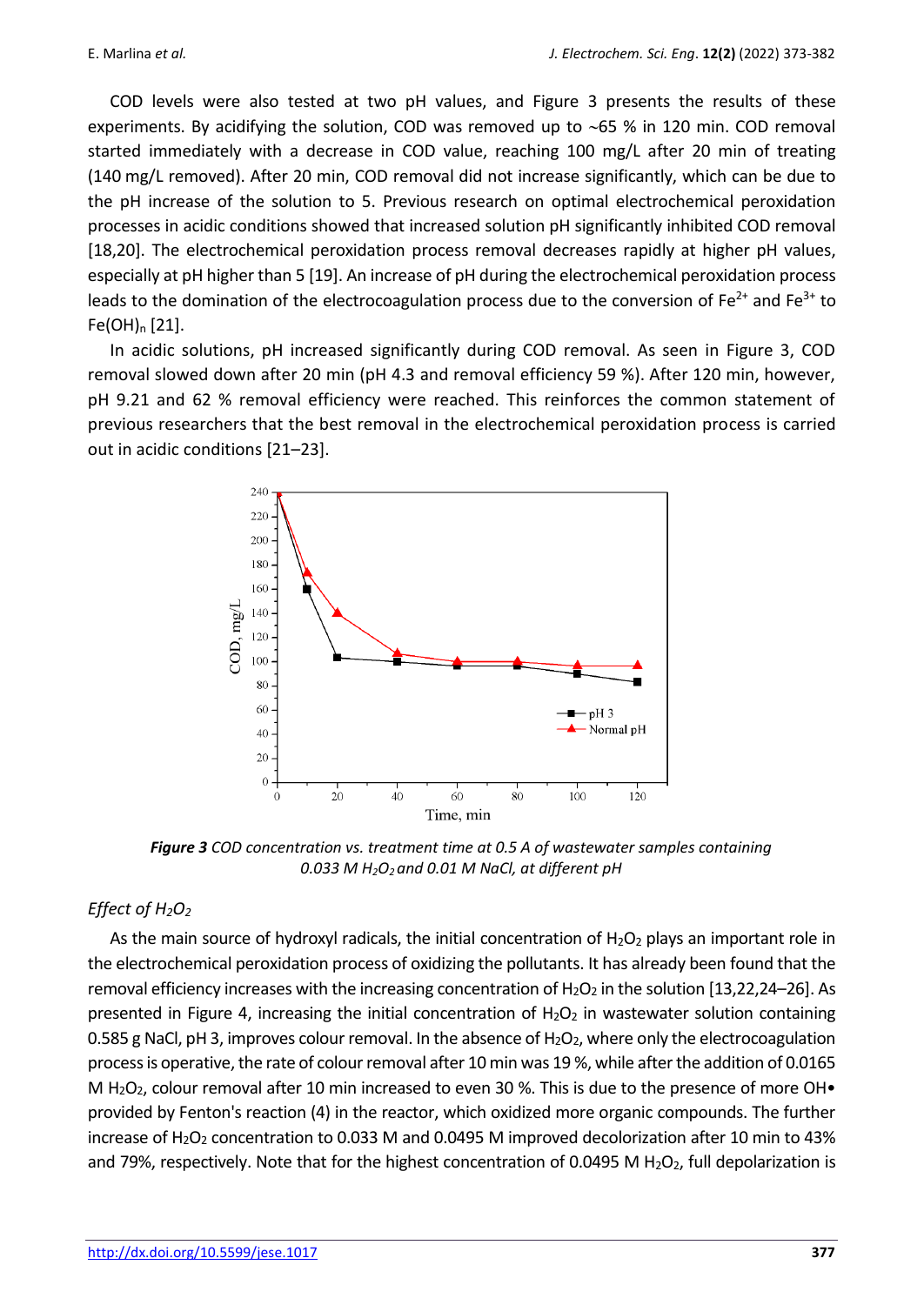reached within 20 min. This refinement is related to the generation of more hydroxyl radical species in the presence of increasing amounts of hydrogen peroxide [27].



*Figure 4. Decolorization efficiency vs. treatment time at 0.5 A of wastewater samples containing 0.01 M NaCl, pH=3 and different concentrations of H2O<sup>2</sup>*

<span id="page-5-0"></span>The effect of  $H_2O_2$  concentration on COD removal was evaluated at the constant current of 0.5 A and started with the solution of pH 3. The results are presented in Figure 5, where it is seen that in the absence of  $H_2O_2$ , the rate of COD removal is 13 % since only electrocoagulation is effective in this case. It has already been revealed by previous researchers that the electrocoagulation process has not a significant effect on COD removal [28]. The mechanism of COD removal in the electrocoagulation process is going exclusively through the adsorption process by Fe(OH)<sub>3</sub>. At H<sub>2</sub>O<sub>2</sub> concentration of 0.0165 M, however, COD was reduced by 30 % in 20 min, and this is due to hydroxyl radicals produced in the electro peroxidation process caused by added  $H_2O_2$  [9,29–31][. Figure 5](#page-5-1) indicates that increased concentration of H<sub>2</sub>O<sub>2</sub> improves COD removal since efficiencies after 20 and 120 min were increased from 29.2 to 63.9 % for 0.0165 M H<sub>2</sub>O<sub>2</sub>, 33.3 to 65.3 % for 0.033 M and 40.2 to 69.4 % 0.0495 M H<sub>2</sub>O<sub>2</sub>.

It is also seen in Figure 5 that after 20 min, COD removal increased only slightly for all samples, which is due to the increasing pH value to 5 in 20 min, and 11.2 in 120 min.



<span id="page-5-1"></span>*Figure 5. COD removal vs. treatment time at 0.5 A of wastewater samples containing 0.01M NaCl, pH 3, and different concentrations of H2O<sup>2</sup>*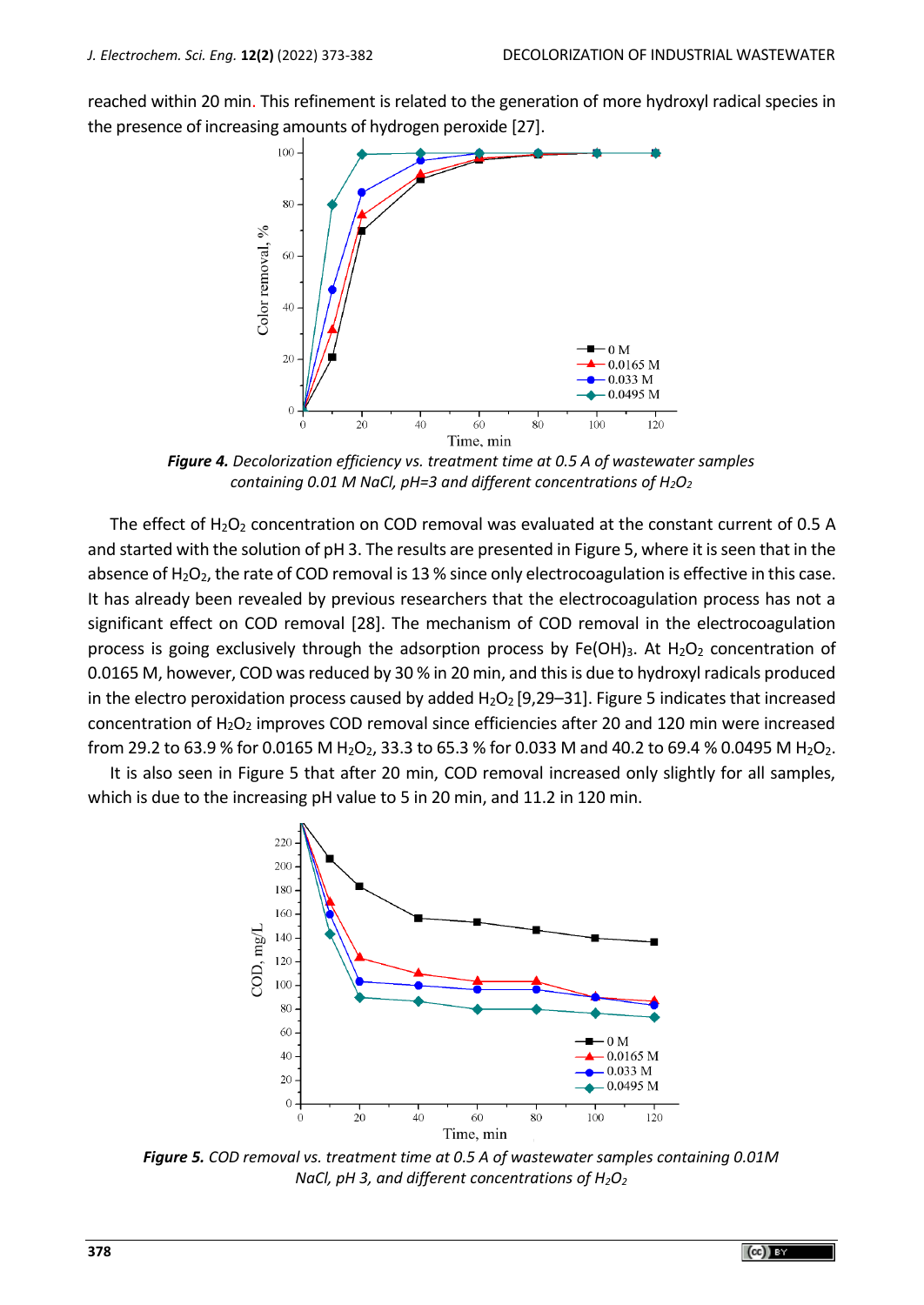This suggests that uncontrolled pH conditions affect the process significantly. The performance of the electrochemical peroxidation process is optimal in acidic solutions, where generation of iron ions would occur and react by the classic Fenton's reaction, developing OH• as efficient oxidizers of organic compounds [9].

# *Effect of applied current*

The effect of applied current intensity on the electrochemical peroxidation process was also tested. The influence of different applied current intensities on colour and COD degradations was evaluated in 1 L of wastewater solution with 0.05 M NaCl, pH 3 and 0.033 M H<sub>2</sub>O<sub>2</sub>. The obtained results are shown in Figures 6 and 7.

Figure 6 shows that different processing results are obtained at different applied current intensities. Generally, colour removal increased with increasing current strength. At 0.3 A, the results showed 10 % decolorization after 10 minutes, while 99 % degradation was observed after 120 minutes. At higher currents of 0.75 and 1 A, respectively, the colour removals reached 79 and 90 % after 10 minutes and 100 % after 120 minutes of treatment. Better colour degradations observed at higher currents may be due to the fact that an increased amount of oxidized iron is generated from the anode at higher currents [32]. On the other side, the high current density is a trigger factor for the oxygen reduction process, which serves to regenerate hydrogen peroxide at the cathode [29,33–35]. The high currents cause an increase in the amount of OH $\bullet$  so that the degradation process is more reactive and responsive [25]. In addition to the increasing amount of OH• in solution, the use of high currents also causes the regeneration of iron ions, and the Fenton process's efficiency also increases [36].



*Figure 6. Decolorization efficiency vs. treatment time of wastewater samples containing 0.033 M H2O<sup>2</sup> and 0.05M NaCl, pH 3 at different current intensities*

Figure 7 shows that a decrease in COD concentration with treatment time was observed at all current intensities. For the highest current of 1.0 A, there is a significant reduction of COD in 40 min, leaving the lowest COD concentration of 40 mg/L with a removal ratio of 83 %. At 0.3 A, the lowest removal efficiency was obtained, where the removal ratio reached only 54 and 61% in 120 min, with the remaining COD content 110 mg/L in 40 min. When applying the current intensity of 1 A, there is a decrease in the COD removal efficiency in the treatment period of 60 to 120 min. This is probably due to the increase in the amount of  $Fe^{2+}$  ions released at the anode through the electrolysis time,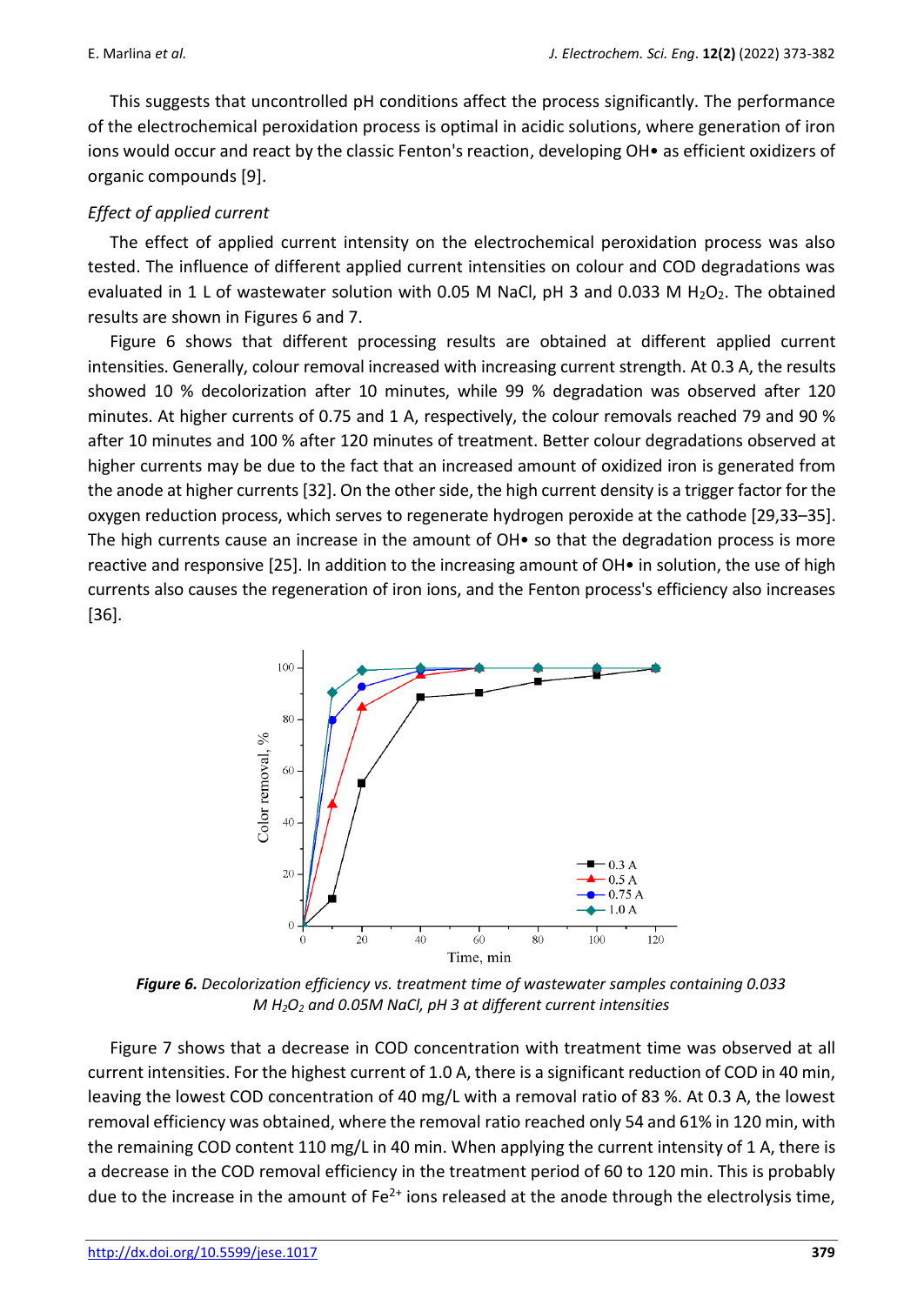thereby reducing the efficiency electro-Fenton's process [18]. This study has similarities with previous studies [38-40], which showed that an excessive current or voltage would cause a decrease in COD removal.



*Figure 7 COD concentration vs. treatment time of wastewater samples containing 0.033 M H2O2, 0.05M NaCl, pH 3 at different current intensities*

On the other hand, high currents will increase energy consumption in the electrochemical process [37]. The energy consumption in the process was calculated by eq. (2), where electric voltages recorded after 120 min for current values between 0.3 and 1.0 A (Figure 7), were 7.2, 10.5, 14 and 15 V, respectively. It is obvious from these values that rising currents caused rising voltage. According to eq. (2), energy consumption was calculated to be 15.6, 37.8, 75.6 and 108 kJ. The linear correlation between current, voltage, and energy consumption has already been investigated, giving similar results [15].

## **Conclusions**

In this study, a detailed exploration of the electrochemical peroxidation treatment of paper industrial wastewater is described. It was found that process factors such as pH, applied current, and concentration of added  $H_2O_2$  significantly affect decolorization efficiency and COD removal from the paper wastewater solution. The following conclusions can be derived from the present study:

- The electrochemical peroxidation process is facilitated in an acid condition.
- Colour and COD removal continuously increased as  $H_2O_2$  was added to the process up to the concentration of 0.0495 M.
- The current intensity influences colour and COD degradation in the electrochemical peroxidation process, where clear water was obtained for the current of 1 A in 20 min of treatment.
- The electrochemical peroxidation process can be used as an efficient operational process to remove colour and COD from paper industrial wastewater.

*Acknowledgement: Authors thank Deputy for Strengthening Research and Development, Ministry of Research and Technology / National Research and Innovation Agency of the Republic of Indonesia for funding this research through PMDSU Research Grant 2020 contract: 647-02/UN7.6.1/PP/2020.*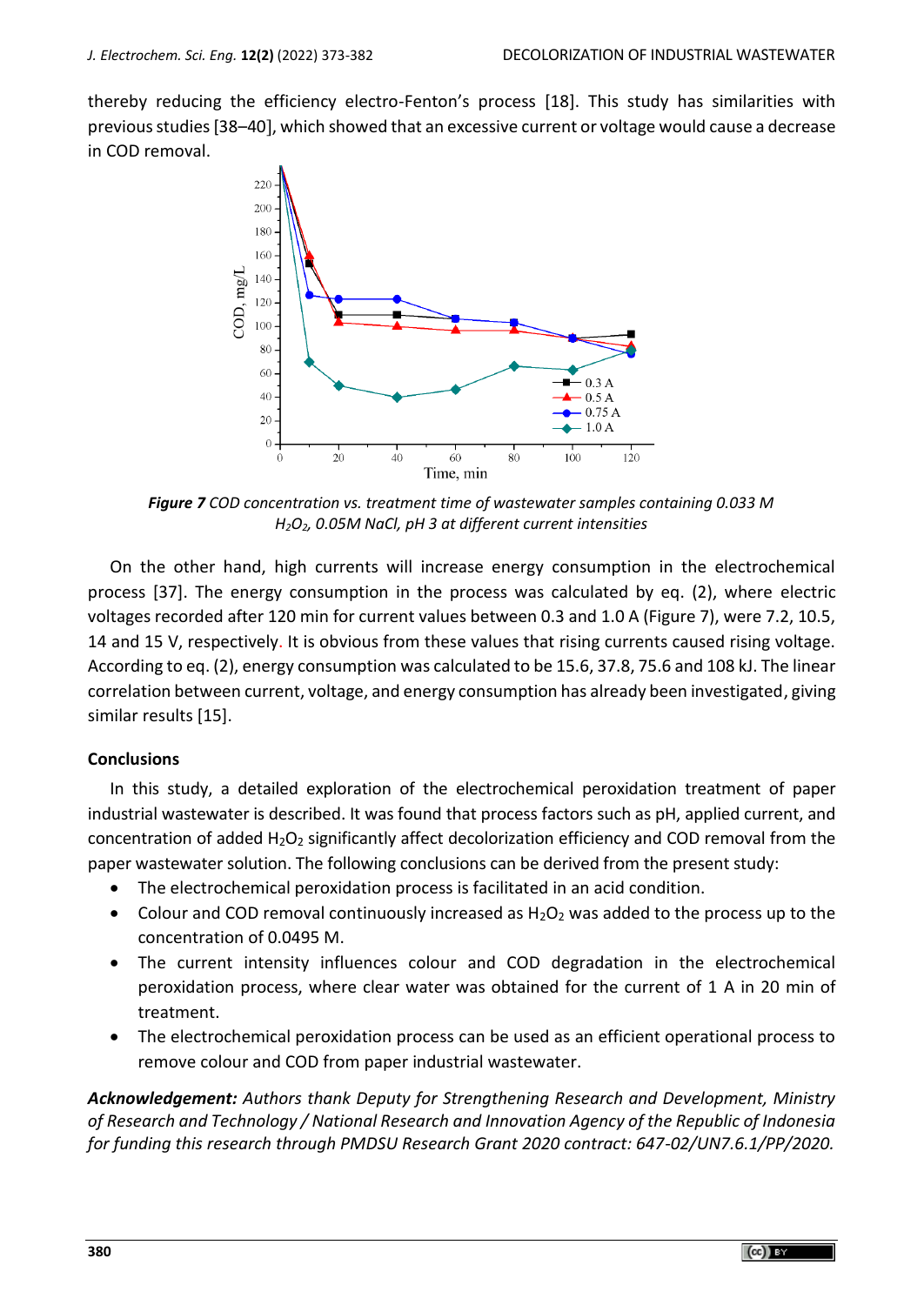# **References**

- [1] A. D. Bokare, R. C. Chikate, C. V. Rode, K. M. Paknikar, *Applied Catalysis B* **79(3)** (2008) 270- 278. <https://doi.org/10.1016/j.apcatb.2007.10.033>
- [2] G. Thompson, J. Swain, M. Kay, C. F. Forster, *Bioresource Technology* **77(3)** (2001) 275-286. [https://doi.org/10.1016/S0960-8524\(00\)00060-2](https://doi.org/10.1016/S0960-8524(00)00060-2)
- [3] E. Brillas, I. Sirés, M. A. Oturan, *Chemical Reviews* **109(12)** (2009) 6570–6631. <https://doi.org/10.1021/cr900136g>
- [4] C. A. Martınez-Huitle, E. Brillas, *Applied Catalysis B* **87(3-4)** (2009) 105-145. <https://doi.org/10.1016/j.apcatb.2008.09.017>
- [5] N. Klidi, F. Proietto, F. Vicari, A. Galia, S. Ammar, A. Gadri, O. Scialdone, *Journal of Electroanalytical Chemistry* **841** (2019) 166-171. [https://doi.org/10.1016/j.jelechem.2019.-](https://doi.org/10.1016/j.jelechem.2019.04.022) [04.022](https://doi.org/10.1016/j.jelechem.2019.04.022)
- [6] N. Oturan, M. A. Oturan, in: *Electrochemical Water and Wastewater Treatment,* Chap. **8**  (2018) 193-221.<https://doi.org/10.1016/B978-0-12-813160-2.00008-0>
- [7] S. Loaiza-Ambuludi, M. Panizza, N. Oturan, A. Özcan, M. A. Oturan, *Journal of Electroanalytical Chemistry* **702** (2013) 31-36. [https://doi.org/10.1016/j.jelechem.](https://doi.org/‌10.1016/‌j.jelechem.‌2013.05.006) [2013.05.006](https://doi.org/‌10.1016/‌j.jelechem.‌2013.05.006)
- [8] T. M. Do, J. Y. Byun, S. H. Kim, *Catalysis Today* **295** (2017) 48-55. [https://doi.org/10.1016/](https://doi.org/10.1016/j.cattod.2017.05.016) [j.cattod.2017.05.016](https://doi.org/10.1016/j.cattod.2017.05.016)
- [9] H. Lin, *Removal of Organic Pollutants from Water by Electro-Fenton and Electro-Fenton like Processes,* Ph.D. Thesis, Université Paris-Est, 2015.
- [10] P. A. Diaw, N. Oturan, M. D. G. Seye, A. Coly, A. Tine, J.-J. Aaron, M. A. Oturan, *Separation and Purification Technology* **186** (2017) 197-206. [https://doi.org/10.1016/j.seppur.2017.](https://doi.org/10.1016/‌j.seppur.2017.‌06.005) [06.005](https://doi.org/10.1016/‌j.seppur.2017.‌06.005)
- [11] O. Iglesias, M. A. Fernández de Dios, T. Tavares , M. A. Sanromán, M. Pazos, *Journal of Industrial and Engineering Chemistry* **27** (2015) 276-282. [https://doi.org/10.1016/](https://doi.org/10.1016/j.jiec.2014.12.044) [j.jiec.2014.12.044](https://doi.org/10.1016/j.jiec.2014.12.044)
- [12] M. J. Bashir, J. H. Lim, S. S. A. Amr, L. P. Wong, Y. L. Sim, *Journal of Cleaner Production* **208**  (2020) 716-727.<https://doi.org/10.1016/j.jclepro.2018.10.073>
- [13] F. Ozyonar, B. Karagozoglu, *Separation and Purification Technology* **150** (2015) 268-277. <https://doi.org/10.1016/j.seppur.2015.07.011>
- [14] G. Selvabharathi, S. Adishkumar, J. R. Banu, *Desalination and Water Treatment* **156** (2019) 340-348. <http://dx.doi.org/10.5004/dwt.2019.23935>
- [15] P. Rafiee, M. Hosseini, S. Ebrahimi, *Reaction Kinetics, Mechanisms and Catalysis* **131** (2020) 319-334.<https://doi.org/10.1007/s11144-020-01846-0>
- [16] A. Baiju, R. Gandhimathi, S. T. Ramesh, P. V. Nidheesh, *Journal of Environmental Management*, **210** (2018) 328-337. <https://doi.org/10.1016/j.jenvman.2018.01.019>
- [17] H. Zhang, X. Ran, X. Wu, *Journal of Hazardous Materials* **241–242** (2012) 259-266. <https://doi.org/10.1016/j.jhazmat.2012.09.040>
- [18] C. T. Wang, W. L. Chou, M. H. Chung, Y. M. Kuo, *Desalination* **253(1-3)** (2010) 129-134. <https://doi.org/10.1016/j.desal.2009.11.020>
- [19] P. V. Nidheesh, R. Gandhimathi, *Desalination* **299** (2012) 1-15. [https://doi.org/10.1016/](https://doi.org/10.1016/j.desal.2012.05.011) [j.desal.2012.05.011](https://doi.org/10.1016/j.desal.2012.05.011)
- [20] H. Olvera-Vargas, X. Zheng, O. Garcia-Rodriguez, O. Lefebvre, *Water Research* **154** (2019) 277-286.<https://doi.org/10.1016/j.watres.2019.01.063>
- [21] M. Y. A. Mollah, R. Schennach, J. R. Parga, D. L. Cocke, *Journal of Hazardous Materials* **84(1)** (2001) 29-41. [https://doi.org/10.1016/S0304-3894\(01\)00176-5](https://doi.org/10.1016/S0304-3894(01)00176-5)
- [22] M.J. Bashir, J.H. Lim, S. S. A. Amr, L. P. Wong, Y. L. Sim, *Journal of Cleaner Production* **208**  (2020) 716-727. <https://doi.org/10.1016/j.jclepro.2018.10.073>